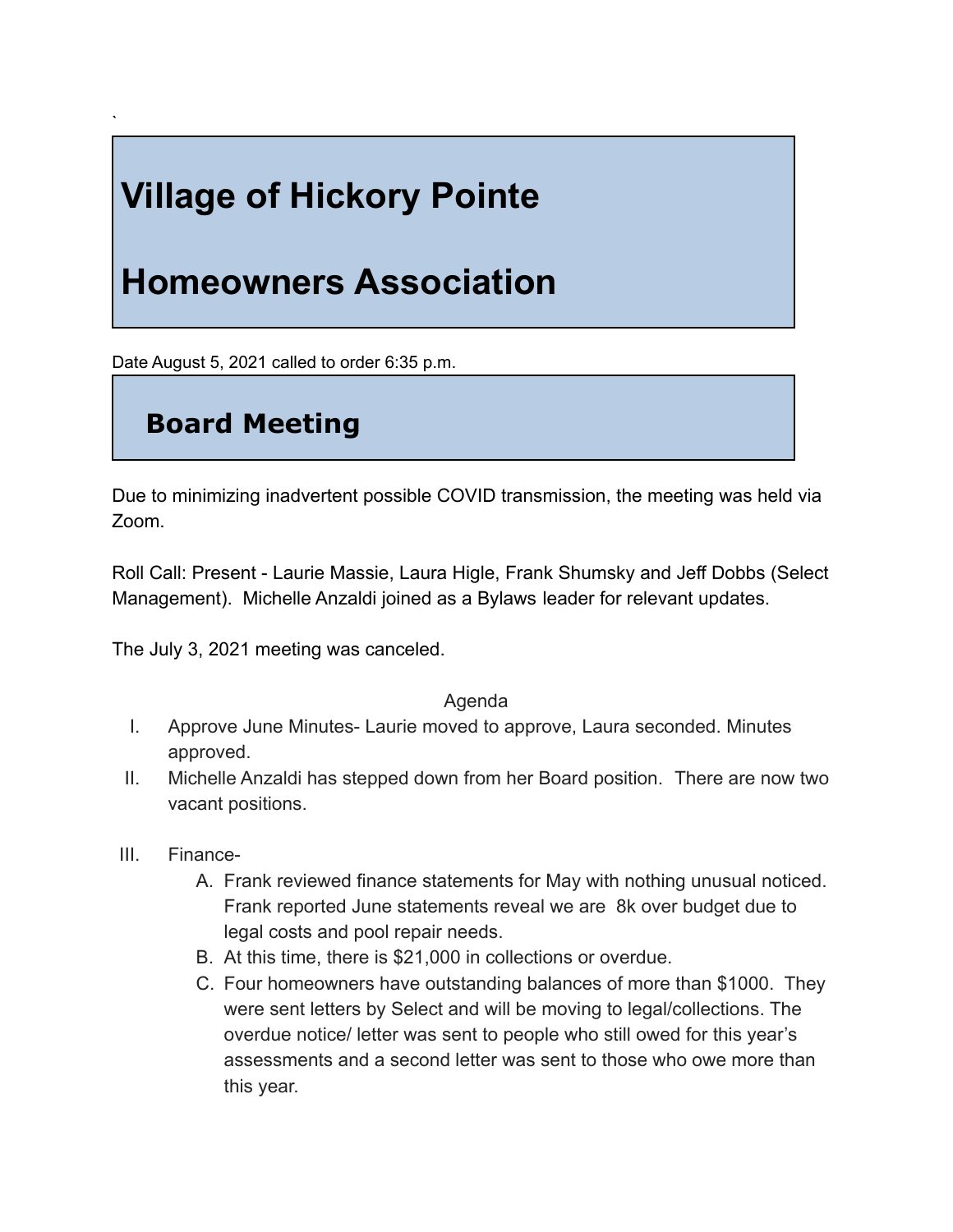- D. July financials will also include a report on where we are at with the collections. Jeff will also request a collection activity report from the attorney. The 20 homeowners that are one year behind received notification of dues being overdue.
- II. Update on Legal and Collections No concerns or updates at this time and it is being monitored.
	- A. Board discussed compliance with township ordinance addressing tree limbs over sidewalks. Laura, Frank and Laurie will walk the phases for the heights - Laura will do Phase II, Laurie will do Phase I and IV, Frank will do Phase III (Shellbark to Gingko).
- III. Infrastructure work Catch Basins- (18 20 remaining) In June, Board decided to move forward with Metro Sewer to finish the project up. They've been requested to get on it asap. Per Jeff, this work is not scheduled yet.
- IV. Pool
	- A. Pool opened June 7, 2021.
	- B. Toilet seat required repair and was recently finished. Pool ladder and sprinkler head have been repaired as well.
	- C. Laurie identified relatively recently poured concrete has new cracks. Select stated Iron Creek did this work and maybe should circle back. Select will review. This needs concrete work to repair as well.
	- D. There are sidewalks that are the responsibility of the Association and these need to be repaired as well.
	- E. Jeff reported that Pat will need to come in this fall and redo the caulk joint between the coping stone and the pool deck around the pool. It was patched sufficiently for inspection but requires a more thorough repair after the pool season.
	- F. Rotorooter fed a camera down a drain and discovered one of our drain pipes is cracked. This will need to be fixed after the pool season and before our next winter. This repair will also require concrete work.
	- G. Pipe and concrete repair should occur as soon after the pool closes as possible.
	- H. Board discussed the possibility of updating security camera system to help monitor the pool during and after hours. Needs to be done for 2022. We should also consider the "electronic card" issue again and we may need an upgrade. We should get quotes in the winter, ready to move in the spring.
- V. Landscaping-
	- A. Second round of fertilization was completed.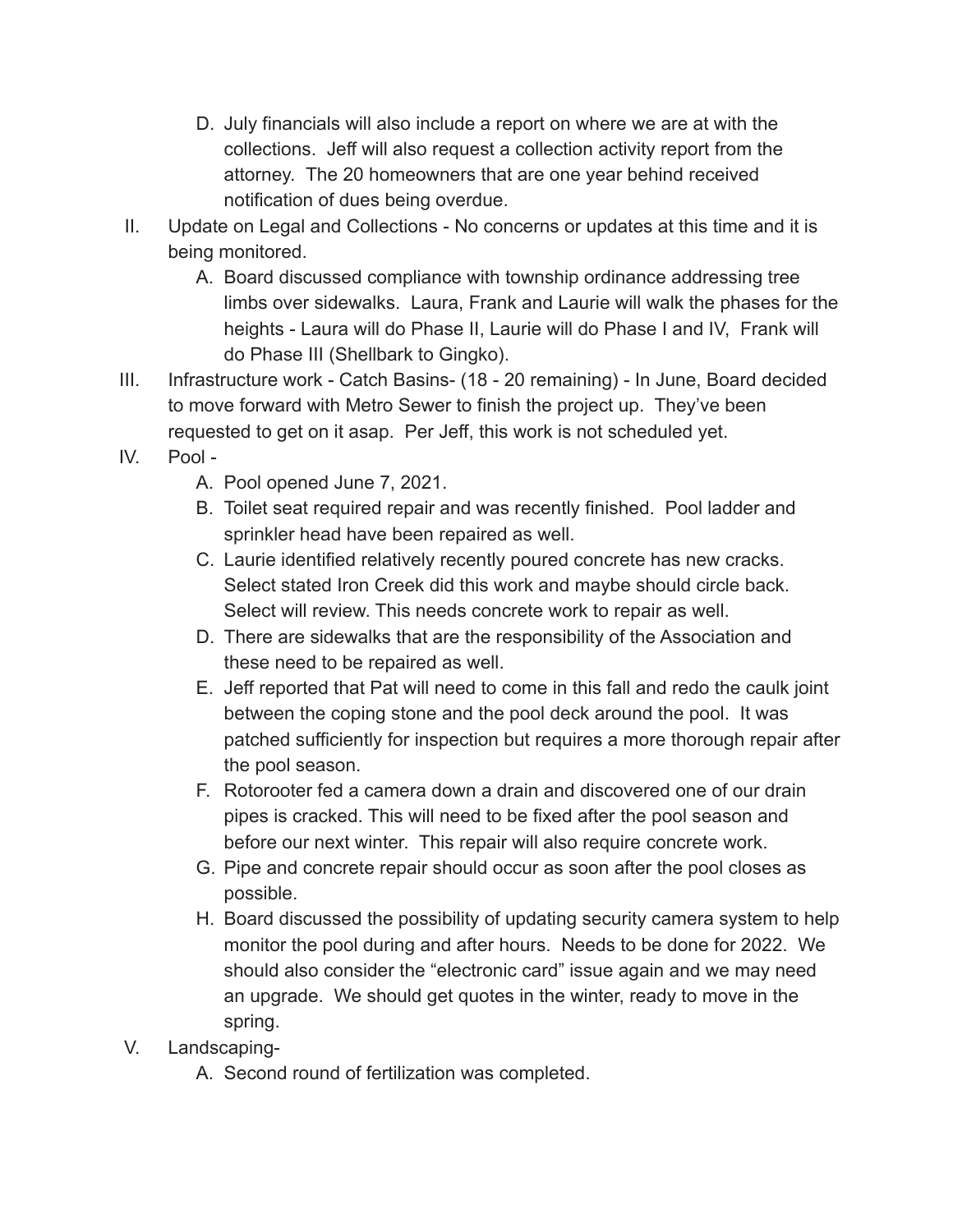- B. Board discussed a recent homeowner concern. Frank and Jeff will meet with them to review the concern
- VII. Architectural Committee- No new issues.
- VIII. Bylaws
	- A. Michelle completed the list of corrections and sent that to the Attorney.
	- B. Waiting on the Attorney to review and give feedback on the corrections.
	- C. Then we will move forward.
- IX. New Business-
	- A. The Board will continue to reach out to homeowners to inspire and guide those interested in running for the vacated seats.
	- B. Annual Meeting- Board was hoping to set up an annual meeting in September or October but the Township building is not available and there is concern about the rising level of infections and impact on internal meetings.
	- C. Audit will review at next meeting.
	- D. Deck approval process will review next meeting.

Per June 2020 Minutes: Zoom meetings- During these times of COVID, the Board will be meeting electronically via Zoom and the meetings are open to homeowners. Interested homeowners should email the board requesting the specific link to the scheduled Zoom meeting. The Board wants to be sure to be able to use the meeting time to get through the agenda but also provide an opportunity for Homeowner's to participate. The Board has agreed upon Homeowners having 3 minutes at the beginning and end of the meeting to pose concerns, provide input or ask questions. The Board may or may not respond to questions or comments as further information may be necessary to formulate an accurate response.

### Parking lot:

- 1. Pond "status" was reviewed and a field assessment was conducted for plants and species (both native and invasive). Board is not clear what next steps should be, could be or priorities. Costs are a concern as well. Tabling this until someone is willing to take up this project.
- 2. Increase in trees in our community.
- 3. Signs around Common Areas
	- a. How many do we currently have?
	- b. Which would require replacement (prioritize)?